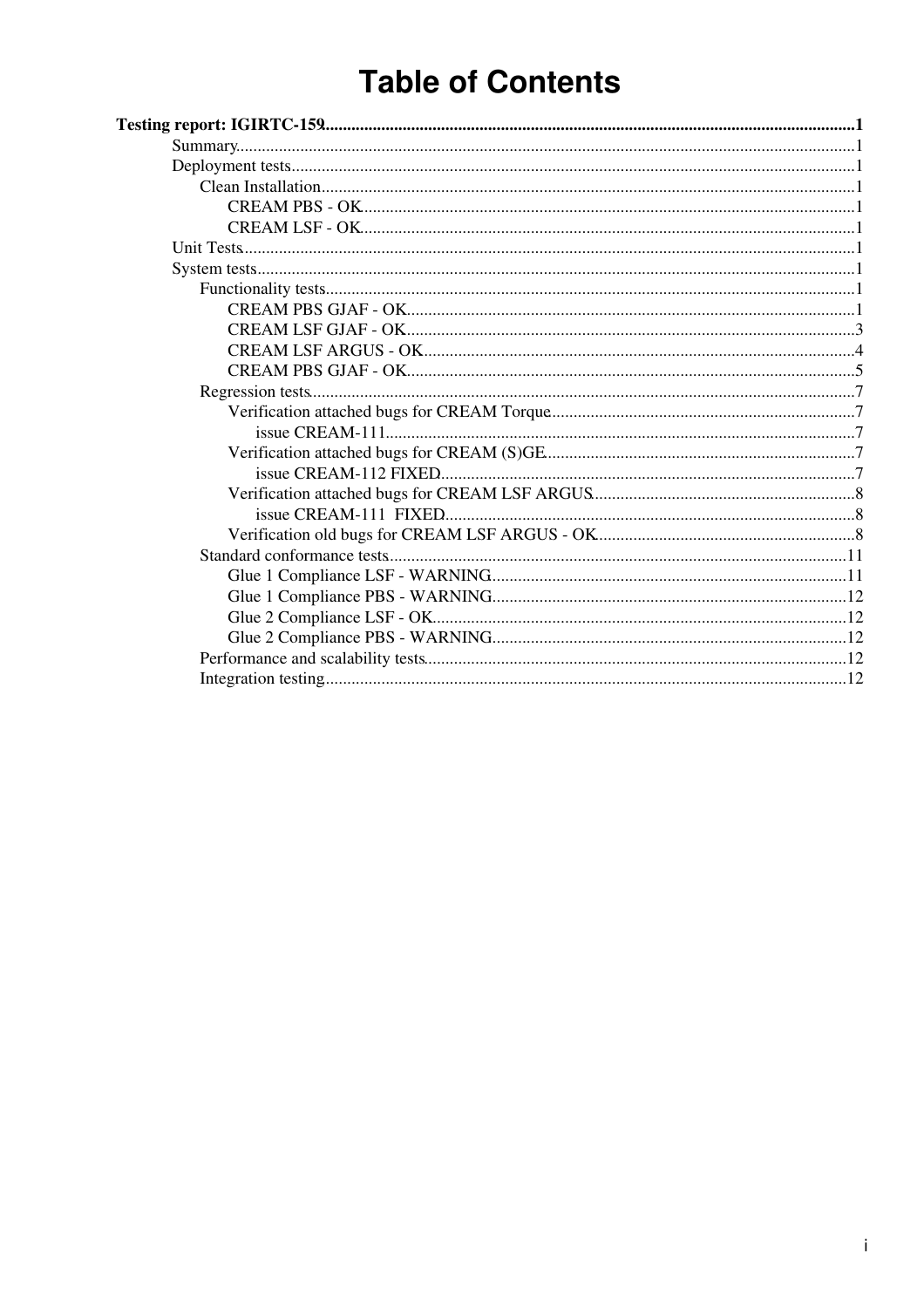# <span id="page-1-0"></span>**Testing report: [IGIRTC-159](http://issues.cnaf.infn.it/browse/IGIRTC-159)**

## <span id="page-1-1"></span>**Summary**

- Product: **CREAM v. 1.16.2**
- Release Task: [CREAM 1.16.2](https://issues.infn.it/jira/browse/CREAM/fixforversion/11210)
- EMI Major Release: **EMI 3 (Monte Bianco)**
- Platform: **SL6/EPEL**
- Outcome: "In Certification\*

## <span id="page-1-2"></span>**Deployment tests**

## <span id="page-1-3"></span>**Clean Installation**

## <span id="page-1-4"></span>**CREAM PBS - OK**

• [Install and configuration log file](https://wiki-igi.cnaf.infn.it/twiki/pub/IGIRelease/EMI3CREAMTaskJiraIGIRTC-159_SL6/20130926_085838_EMI3_SL6-64_CREAM_Torque_install.log)

## <span id="page-1-5"></span>**CREAM LSF - OK**

• [Installation and configuration log file](https://wiki-igi.cnaf.infn.it/twiki/pub/IGIRelease/EMI3CREAMTaskJiraIGIRTC-159_SL6/cream_sl6_x86_64_lsf_install.log.txt)

## <span id="page-1-6"></span>**Unit Tests**

## <span id="page-1-7"></span>**System tests**

## <span id="page-1-8"></span>**Functionality tests**

### <span id="page-1-9"></span>**CREAM PBS GJAF - OK**

```
[traldi@cert-16 ~]$ pybot -e glue -e lb /opt/cream_test/testsuite/cream_test_suite.html
INFO: The files of this testsuite will be stored under: /tmp/tmpGNFumO.cream_testing/
==============================================================================
Cream Test Suite :: This is the main testing module, needed for testing the ...
==============================================================================
Set Log Level :: Set the log level used for the test suite. This c... | PASS |
------------------------------------------------------------------------------
Check Executables :: Check whether the needed executables for the ... | PASS |
------------------------------------------------------------------------------
Simple Submit :: Execute /bin/uname -a.Submit the jdl and wait for... | PASS |
                  ------------------------------------------------------------------------------
ISB Base URI :: Execute a bash shell script.The script is stored i... | PASS |
------------------------------------------------------------------------------
ISB Client to CE :: Execute a bash shell script.The script is stor... | PASS |
------------------------------------------------------------------------------
ISB gsiftp to CE :: Execute a bash shell script.The script is stor... | PASS |
               ------------------------------------------------------------------------------
OSB localhost :: Execute /bin/uname -a.Store std out and error str... | PASS |
                   ------------------------------------------------------------------------------
OSB gsiftp BaseDestURI :: Execute /bin/uname -a.Store std out and ... | PASS |
                    ------------------------------------------------------------------------------
OSB gsiftp DestURI :: Execute /bin/uname -a.Store std out and erro... | PASS |
------------------------------------------------------------------------------
Environment :: Execute a bash shell script. The script is stored lo... | PASS |
------------------------------------------------------------------------------
Epilogue :: Execute two bash shell scripts, one for the job and the... | PASS |
```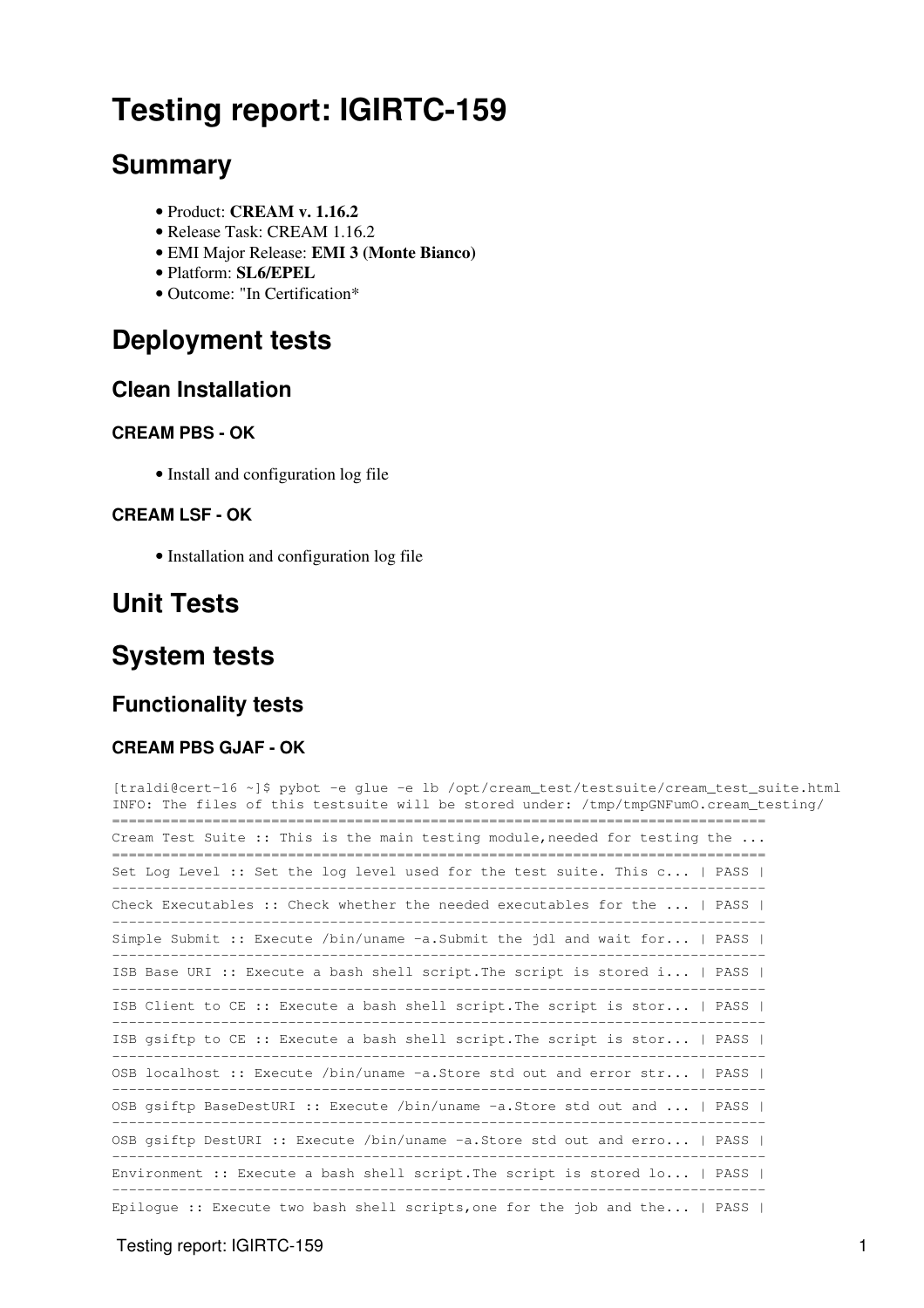| Prologue :: Execute two bash shell scripts, one for the job and the   PASS                                                                                                                            |      |  |
|-------------------------------------------------------------------------------------------------------------------------------------------------------------------------------------------------------|------|--|
| Explicit Delegation :: Test job submission with explicit delegatio   PASS                                                                                                                             |      |  |
| Job Cancel :: Test job cancellation. Two cases are tested:                                                                                                                                            | PASS |  |
| Job List :: Test the job listing cli utility. Store the list of the   PASS                                                                                                                            |      |  |
| Job Suspend - Resume :: Submit a job and suspend it. Wait until it'   PASS                                                                                                                            |      |  |
| Manually Cancel Job :: Submit a job and then manually cancel it on   PASS                                                                                                                             |      |  |
| Verify CE service info :: This test case verifies the output of th   PASS                                                                                                                             |      |  |
| Enable - Disable Submission :: This test case tests the proper fun   PASS                                                                                                                             |      |  |
| Job Purge :: This test case verifies the proper functionality of t   PASS                                                                                                                             |      |  |
| Admin Manage Job :: This test case checks whether a user can manag   PASS                                                                                                                             |      |  |
| Limiter :: NOTE: This test case is about 25 minutes long!                                                                                                                                             | PASS |  |
| Ban User :: This test case tests if the banning of user works. The   PASS                                                                                                                             |      |  |
| Sandbox Staging :: This test case tests the two different Sandbox    PASS                                                                                                                             |      |  |
| Automatic Proxy Purging :: This test case checks the automatic pro   PASS                                                                                                                             |      |  |
| Verify Job Status Output :: This test is checking the output of th   PASS                                                                                                                             |      |  |
| OutputData :: This test case tests the OutputData jdl attribute. T   PASS                                                                                                                             |      |  |
| Automatic Job Purge :: This test case is testing the functionality   PASS                                                                                                                             |      |  |
| Proxy Renewal :: Submit a job lasting 20 minutes using a proxy val   PASS                                                                                                                             |      |  |
| CPU Allocation 1 :: Validate the contents of the batch job submiss   PASS                                                                                                                             |      |  |
| CPU Allocation 2 :: Validate the contents of the batch job submiss   PASS                                                                                                                             |      |  |
| CPU Allocation 3 :: Validate the contents of the batch job submiss                                                                                                                                    | PASS |  |
| CPU Allocation 4 :: Validate the contents of the batch job submiss   PASS                                                                                                                             |      |  |
| ----------------<br>CPU Allocation 5 :: Validate the contents of the batch job submiss   PASS                                                                                                         |      |  |
| CPU Allocation 6 :: Validate the contents of the batch job submiss   PASS                                                                                                                             |      |  |
| ----------------------------<br>Resource BDII :: Check if the resource bdii publishes all the rele   PASS                                                                                             |      |  |
| Old BLParser Restart :: Configure a CREAM CE using the old blah bl   PASS                                                                                                                             |      |  |
| Cream Test Suite :: This is the main testing module, needed for tes   PASS  <br>37 critical tests, 37 passed, 0 failed<br>37 tests total, 37 passed, 0 failed<br>-=================================== |      |  |
| Output: /home/traldi/output.xml<br>/home/traldi/log.html<br>Log:<br>Report: /home/traldi/report.html                                                                                                  |      |  |

• Functionality testsuite [log](https://wiki-igi.cnaf.infn.it/twiki/pub/IGIRelease/EMI3CREAMTaskJiraIGIRTC-159_SL6/testsuitePBS_SL6.tgz)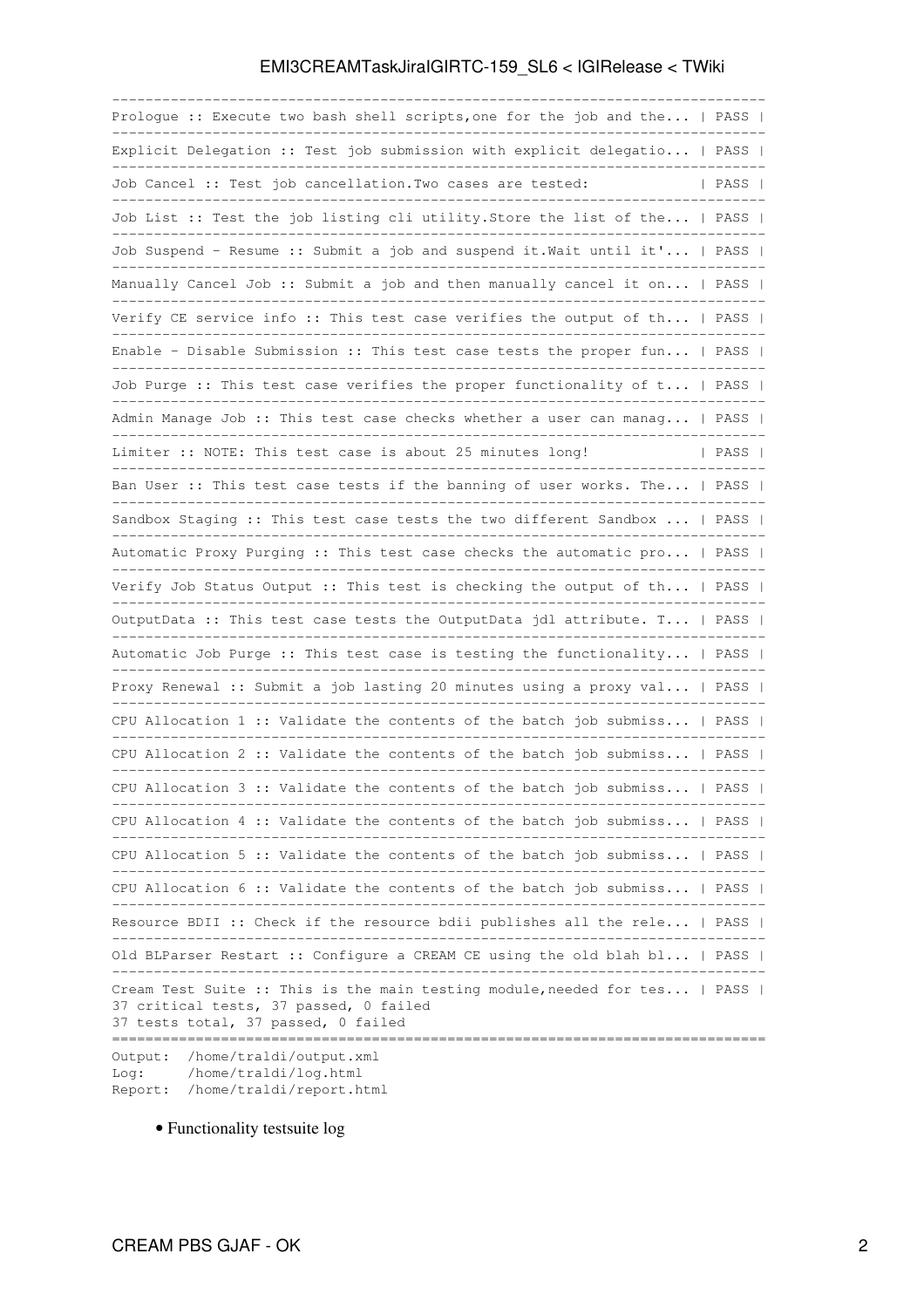#### <span id="page-3-0"></span>**CREAM LSF GJAF - OK**

[bertocco@cert-24 ~]\$ /usr/bin/pybot -e job\_man -e glue -e bdii /opt/cream\_test/testsuite/cream\_t INFO: The files of this testsuite will be stored under: /tmp/tmpjEDRyc.cream\_testing/ INFO: Non-mandatory variable "sec\_cert" has not been set. INFO: Non-mandatory variable "sec\_key" has not been set. INFO: Non-mandatory variable "argus\_host" has not been set. INFO: Non-mandatory variable "sec\_proxy\_pass" has not been set. ============================================================================== Cream Test Suite :: This is the main testing module, needed for testing the ... ============================================================================== Set Log Level :: Set the log level used for the test suite. This c... | PASS | ------------------------------------------------------------------------------ Check Executables :: Check whether the needed executables for the ... | PASS | ------------------------------------------------------------------------------ Simple Submit :: Execute /bin/uname -a.Submit the jdl and wait for... | PASS | ------------------------------------------------------------------------------ ISB Base URI :: Execute a bash shell script.The script is stored i... | PASS | ------------------------------------------------------------------------------ ISB Client to CE :: Execute a bash shell script. The script is stor... | PASS | ------------------------------------------------------------------------------ ISB gsiftp to CE :: Execute a bash shell script. The script is stor... | PASS | ------------------------------------------------------------------------------ OSB localhost :: Execute /bin/uname -a.Store std out and error str... | PASS | ------------------------------------------------------------------------------ OSB gsiftp BaseDestURI :: Execute /bin/uname -a.Store std out and ... | PASS |  $-$ OSB gsiftp DestURI :: Execute /bin/uname -a.Store std out and erro... | PASS | ------------------------------------------------------------------------------ Environment :: Execute a bash shell script. The script is stored lo... | PASS | ------------------------------------------------------------------------------ Epiloque :: Execute two bash shell scripts, one for the job and the... | PASS | ------------------------------------------------------------------------------ Prologue :: Execute two bash shell scripts, one for the job and the... | PASS | ------------------------------------------------------------------------------ Explicit Delegation :: Test job submission with explicit delegatio... | PASS | ------------------------------------------------------------------------------ Job Cancel :: Test job cancellation. Two cases are tested: | PASS | ------------------------------------------------------------------------------ Job List :: Test the job listing cli utility.Store the list of the... | PASS | ------------------------------------------------------------------------------ Job Suspend - Resume :: Submit a job and suspend it.Wait until it'... | PASS | ------------------------------------------------------------------------------ Manually Cancel Job :: Submit a job and then manually cancel it on... | PASS | ------------------------------------------------------------------------------ Verify CE service info :: This test case verifies the output of th... | PASS | ------------------------------------------------------------------------------ Enable - Disable Submission :: This test case tests the proper fun... | PASS | ------------------------------------------------------------------------------ Job Purge :: This test case verifies the proper functionality of t... | PASS | ------------------------------------------------------------------------------ Limiter :: NOTE: This test case is about 25 minutes long! | PASS | ------------------------------------------------------------------------------ Ban User :: This test case tests if the banning of user works. The... | PASS | ------------------------------------------------------------------------------ Sandbox Staging :: This test case tests the two different Sandbox ... | PASS | ------------------------------------------------------------------------------ Automatic Proxy Purging :: This test case checks the automatic pro... | PASS | ------------------------------------------------------------------------------ Verify Job Status Output :: This test is checking the output of th... | PASS | ------------------------------------------------------------------------------ OutputData :: This test case tests the OutputData jdl attribute. T... | PASS | ------------------------------------------------------------------------------ Automatic Job Purge :: This test case is testing the functionality... | PASS | ------------------------------------------------------------------------------ Proxy Renewal :: Submit a job lasting 20 minutes using a proxy val... | PASS |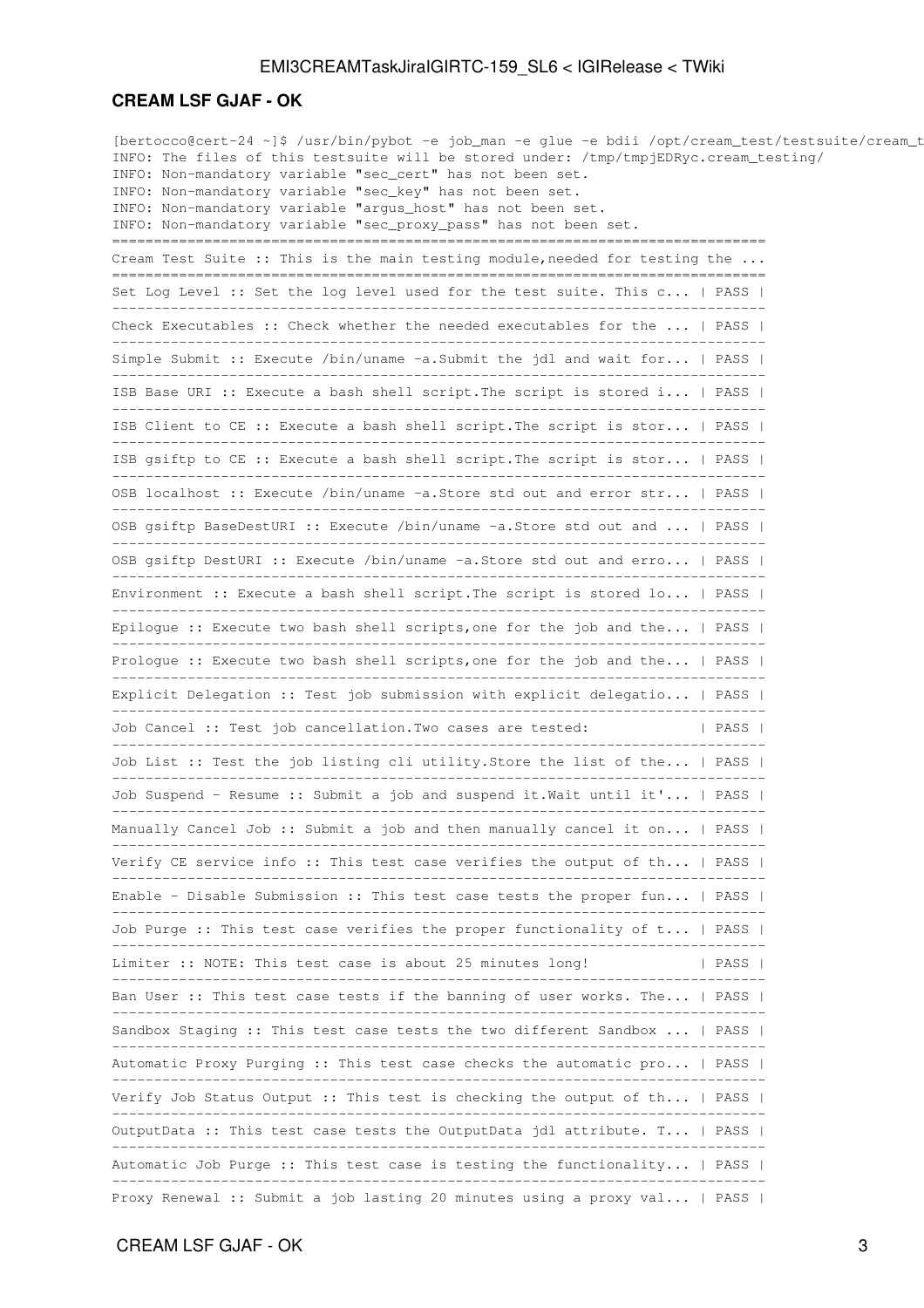------------------------------------------------------------------------------ CPU Allocation 1 :: Validate the contents of the batch job submiss... | PASS | ------------------------------------------------------------------------------ CPU Allocation 2 :: Validate the contents of the batch job submiss... | PASS | ------------------------------------------------------------------------------ CPU Allocation 3 :: Validate the contents of the batch job submiss... | PASS | ------------------------------------------------------------------------------ CPU Allocation 4 :: Validate the contents of the batch job submiss... | PASS | ------------------------------------------------------------------------------ CPU Allocation 5 :: Validate the contents of the batch job submiss... | PASS | ------------------------------------------------------------------------------ CPU Allocation 6 :: Validate the contents of the batch job submiss... | PASS | ------------------------------------------------------------------------------ Logging and Bookkeeping :: Check if the logging and bookkeeping se... | PASS | ------------------------------------------------------------------------------ Old BLParser Restart :: Configure a CREAM CE using the old blah bl... | PASS | ------------------------------------------------------------------------------ Cream Test Suite :: This is the main testing module, needed for tes... | PASS | 36 critical tests, 36 passed, 0 failed 36 tests total, 36 passed, 0 failed ============================================================================== Output: /home/bertocco/output.xml Log: /home/bertocco/log.html

Report: /home/bertocco/report.html

 $\bullet$  [log](https://wiki-igi.cnaf.infn.it/twiki/pub/IGIRelease/EMI3CREAMTaskJiraIGIRTC-159_SL6/functionality_cream_emi3_sl6_lsf.html.log)

#### <span id="page-4-0"></span>**CREAM LSF ARGUS - OK**

[bertocco@cert-24 ~]\$ /usr/bin/pybot -e job\_man -e glue -e bdii /opt/cream\_test/testsuite/cream\_t INFO: The files of this testsuite will be stored under: /tmp/tmpyJdslo.cream\_testing/ INFO: Non-mandatory variable "sec\_cert" has not been set. INFO: Non-mandatory variable "sec\_key" has not been set. INFO: Non-mandatory variable "sec\_proxy\_pass" has not been set. ============================================================================== Cream Test Suite :: This is the main testing module, needed for testing the ... ============================================================================== Set Log Level :: Set the log level used for the test suite. This c... | PASS | ------------------------------------------------------------------------------ Check Executables :: Check whether the needed executables for the ... | PASS | ------------------------------------------------------------------------------ Simple Submit :: Execute /bin/uname -a.Submit the jdl and wait for... | PASS | ------------------------------------------------------------------------------ ISB Base URI :: Execute a bash shell script.The script is stored i... | PASS | ------------------------------------------------------------------------------ ISB Client to CE :: Execute a bash shell script.The script is stor... | PASS | ------------------------------------------------------------------------------ ISB gsiftp to CE :: Execute a bash shell script.The script is stor... | PASS | ------------------------------------------------------------------------------ OSB localhost :: Execute /bin/uname -a.Store std out and error str... | PASS | ------------------------------------------------------------------------------ OSB gsiftp BaseDestURI :: Execute /bin/uname -a.Store std out and ... | PASS | ------------------------------------------------------------------------------ OSB gsiftp DestURI :: Execute /bin/uname -a.Store std out and erro... | PASS | ------------------------------------------------------------------------------ Environment :: Execute a bash shell script.The script is stored lo... | PASS | ------------------------------------------------------------------------------ Epilogue :: Execute two bash shell scripts, one for the job and the... | PASS | ------------------------------------------------------------------------------ Prologue :: Execute two bash shell scripts, one for the job and the... | PASS | ------------------------------------------------------------------------------ Explicit Delegation :: Test job submission with explicit delegatio... | PASS | ------------------------------------------------------------------------------ Job Cancel :: Test job cancellation. Two cases are tested: | PASS | ------------------------------------------------------------------------------ Job List :: Test the job listing cli utility.Store the list of the... | PASS |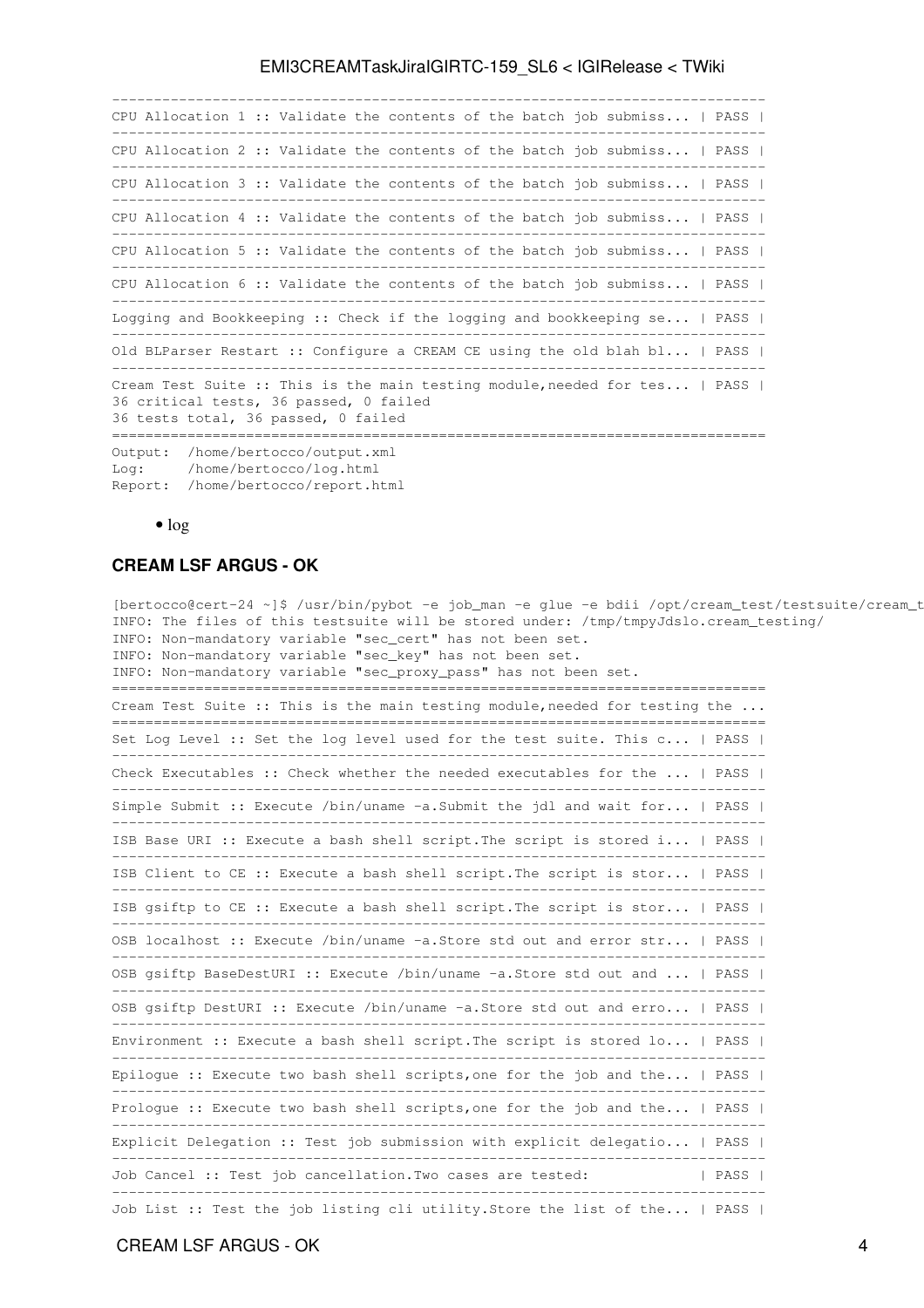| Job Suspend - Resume :: Submit a job and suspend it. Wait until it'   PASS                                                                                                                |      |
|-------------------------------------------------------------------------------------------------------------------------------------------------------------------------------------------|------|
| Manually Cancel Job :: Submit a job and then manually cancel it on   PASS                                                                                                                 |      |
| Verify CE service info :: This test case verifies the output of th   PASS                                                                                                                 |      |
| Enable - Disable Submission :: This test case tests the proper fun   PASS                                                                                                                 |      |
| Job Purge :: This test case verifies the proper functionality of t   PASS                                                                                                                 |      |
| Limiter :: NOTE: This test case is about 25 minutes long!<br>_________________________<br>______________________________                                                                  | PASS |
| Ban User :: This test case tests if the banning of user works. The   PASS                                                                                                                 |      |
| Sandbox Staging :: This test case tests the two different Sandbox    PASS                                                                                                                 |      |
| Automatic Proxy Purging :: This test case checks the automatic pro   PASS                                                                                                                 |      |
| Verify Job Status Output :: This test is checking the output of th   PASS                                                                                                                 |      |
| OutputData :: This test case tests the OutputData jdl attribute. T   PASS                                                                                                                 |      |
| Automatic Job Purge :: This test case is testing the functionality   PASS                                                                                                                 |      |
| Proxy Renewal :: Submit a job lasting 20 minutes using a proxy val   PASS                                                                                                                 |      |
| CPU Allocation 1 :: Validate the contents of the batch job submiss   PASS  <br>--------------------                                                                                       |      |
| CPU Allocation 2 :: Validate the contents of the batch job submiss   PASS                                                                                                                 |      |
| CPU Allocation 3 :: Validate the contents of the batch job submiss   PASS  <br>--------------------------                                                                                 |      |
| CPU Allocation 4 :: Validate the contents of the batch job submiss   PASS                                                                                                                 |      |
| CPU Allocation 5 :: Validate the contents of the batch job submiss   PASS                                                                                                                 |      |
| -------------------------------------<br>CPU Allocation $6:$ : Validate the contents of the batch job submiss   PASS                                                                      |      |
| Logging and Bookkeeping :: Check if the logging and bookkeeping se   PASS                                                                                                                 |      |
| Old BLParser Restart :: Configure a CREAM CE using the old blah bl   PASS                                                                                                                 |      |
| Cream Test Suite :: This is the main testing module, needed for tes   PASS  <br>36 critical tests, 36 passed, 0 failed<br>36 tests total, 36 passed, 0 failed<br>------------------------ |      |
| /home/bertocco/output.xml<br>Output:                                                                                                                                                      |      |

Log: /home/bertocco/log.html Report: /home/bertocco/report.html

• [log](https://wiki-igi.cnaf.infn.it/twiki/pub/IGIRelease/EMI3CREAMTaskJiraIGIRTC-159_SL6/functionality_cream_emi3_sl6_lsf_argus.html.log)

#### <span id="page-5-0"></span>**CREAM PBS GJAF - OK**

[traldi@cert-16 ~]\$ pybot -e glue -e lb /opt/cream\_test/testsuite/cream\_test\_suite.html INFO: The files of this testsuite will be stored under: /tmp/tmpHUiFjC.cream\_testing/ ============================================================================== Cream Test Suite :: This is the main testing module,needed for testing the ... ============================================================================== Set Log Level :: Set the log level used for the test suite. This c... | PASS | ------------------------------------------------------------------------------ Check Executables :: Check whether the needed executables for the ... | PASS | ------------------------------------------------------------------------------ Simple Submit :: Execute /bin/uname -a.Submit the jdl and wait for... | PASS | ------------------------------------------------------------------------------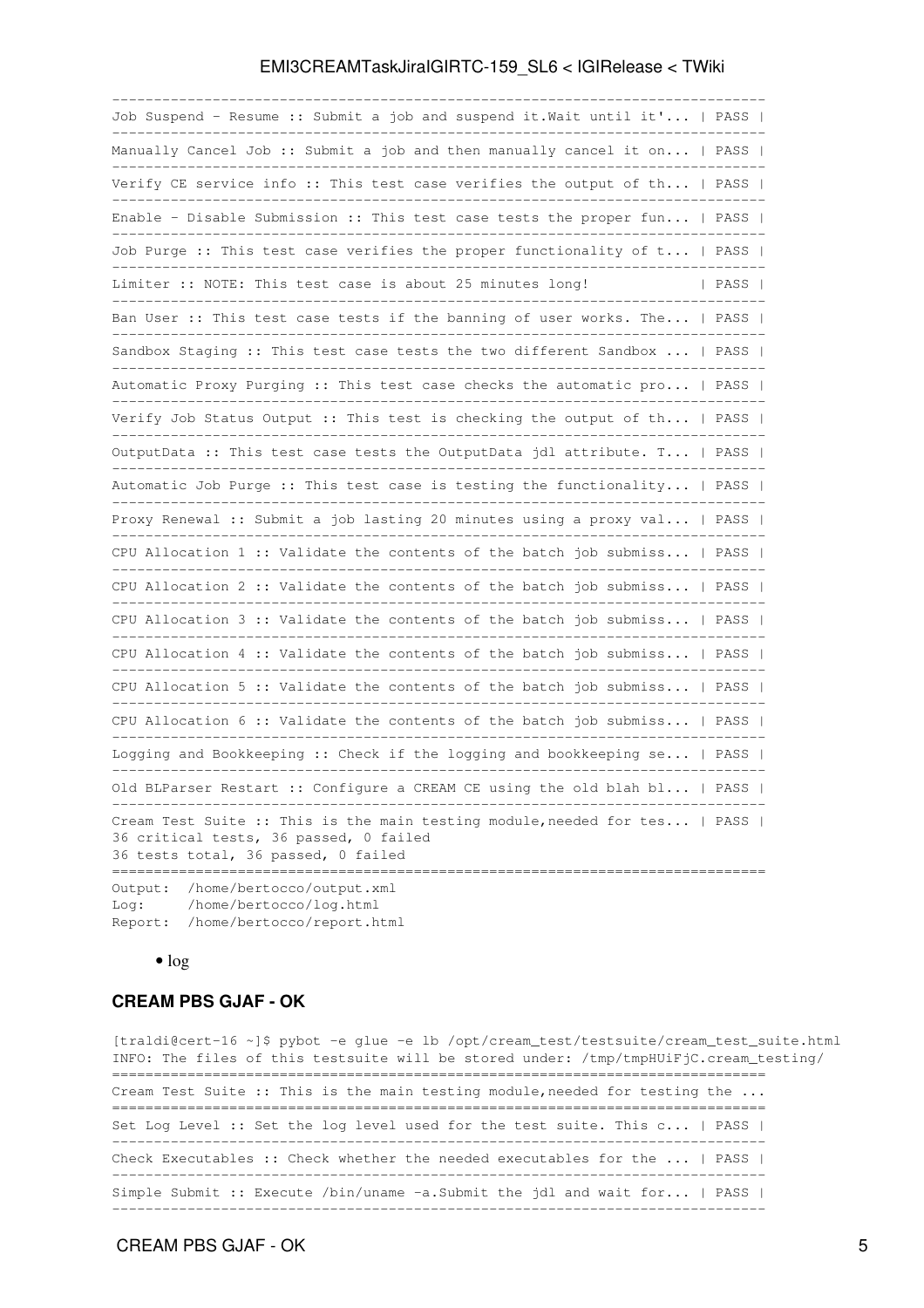| ISB Base URI :: Execute a bash shell script. The script is stored i   PASS |      |  |
|----------------------------------------------------------------------------|------|--|
| ISB Client to CE :: Execute a bash shell script. The script is stor   PASS |      |  |
| ISB gsiftp to CE :: Execute a bash shell script. The script is stor   PASS |      |  |
| OSB localhost :: Execute /bin/uname -a.Store std out and error str   PASS  |      |  |
| OSB gsiftp BaseDestURI :: Execute /bin/uname -a.Store std out and    PASS  |      |  |
| OSB gsiftp DestURI :: Execute /bin/uname -a. Store std out and erro   PASS |      |  |
| Environment :: Execute a bash shell script. The script is stored lo   PASS |      |  |
| Epilogue :: Execute two bash shell scripts, one for the job and the   PASS |      |  |
| Prologue :: Execute two bash shell scripts, one for the job and the   PASS |      |  |
| Explicit Delegation :: Test job submission with explicit delegatio   PASS  |      |  |
| Job Cancel :: Test job cancellation. Two cases are tested:                 | PASS |  |
| Job List :: Test the job listing cli utility. Store the list of the   PASS |      |  |
| Job Suspend - Resume :: Submit a job and suspend it. Wait until it'   PASS |      |  |
| Manually Cancel Job :: Submit a job and then manually cancel it on   PASS  |      |  |
| Verify CE service info :: This test case verifies the output of th   PASS  |      |  |
| Enable - Disable Submission :: This test case tests the proper fun   PASS  |      |  |
| Job Purge :: This test case verifies the proper functionality of t   PASS  |      |  |
| Admin Manage Job :: This test case checks whether a user can manag   PASS  |      |  |
| Limiter :: NOTE: This test case is about 25 minutes long!                  | PASS |  |
| Ban User :: This test case tests if the banning of user works. The   PASS  |      |  |
| Sandbox Staging :: This test case tests the two different Sandbox    PASS  |      |  |
| Automatic Proxy Purging :: This test case checks the automatic pro   PASS  |      |  |
| Verify Job Status Output :: This test is checking the output of th   PASS  |      |  |
| OutputData :: This test case tests the OutputData jdl attribute. T   PASS  |      |  |
| Automatic Job Purge :: This test case is testing the functionality   PASS  |      |  |
| Proxy Renewal :: Submit a job lasting 20 minutes using a proxy val   PASS  |      |  |
| CPU Allocation 1 :: Validate the contents of the batch job submiss   PASS  |      |  |
| CPU Allocation 2 :: Validate the contents of the batch job submiss   PASS  |      |  |
| CPU Allocation 3 :: Validate the contents of the batch job submiss   PASS  |      |  |
| CPU Allocation 4 :: Validate the contents of the batch job submiss   PASS  |      |  |
| CPU Allocation 5 :: Validate the contents of the batch job submiss   PASS  |      |  |
| CPU Allocation 6 :: Validate the contents of the batch job submiss   PASS  |      |  |
| Resource BDII :: Check if the resource bdii publishes all the rele   PASS  |      |  |
| Old BLParser Restart :: Configure a CREAM CE using the old blah bl   PASS  |      |  |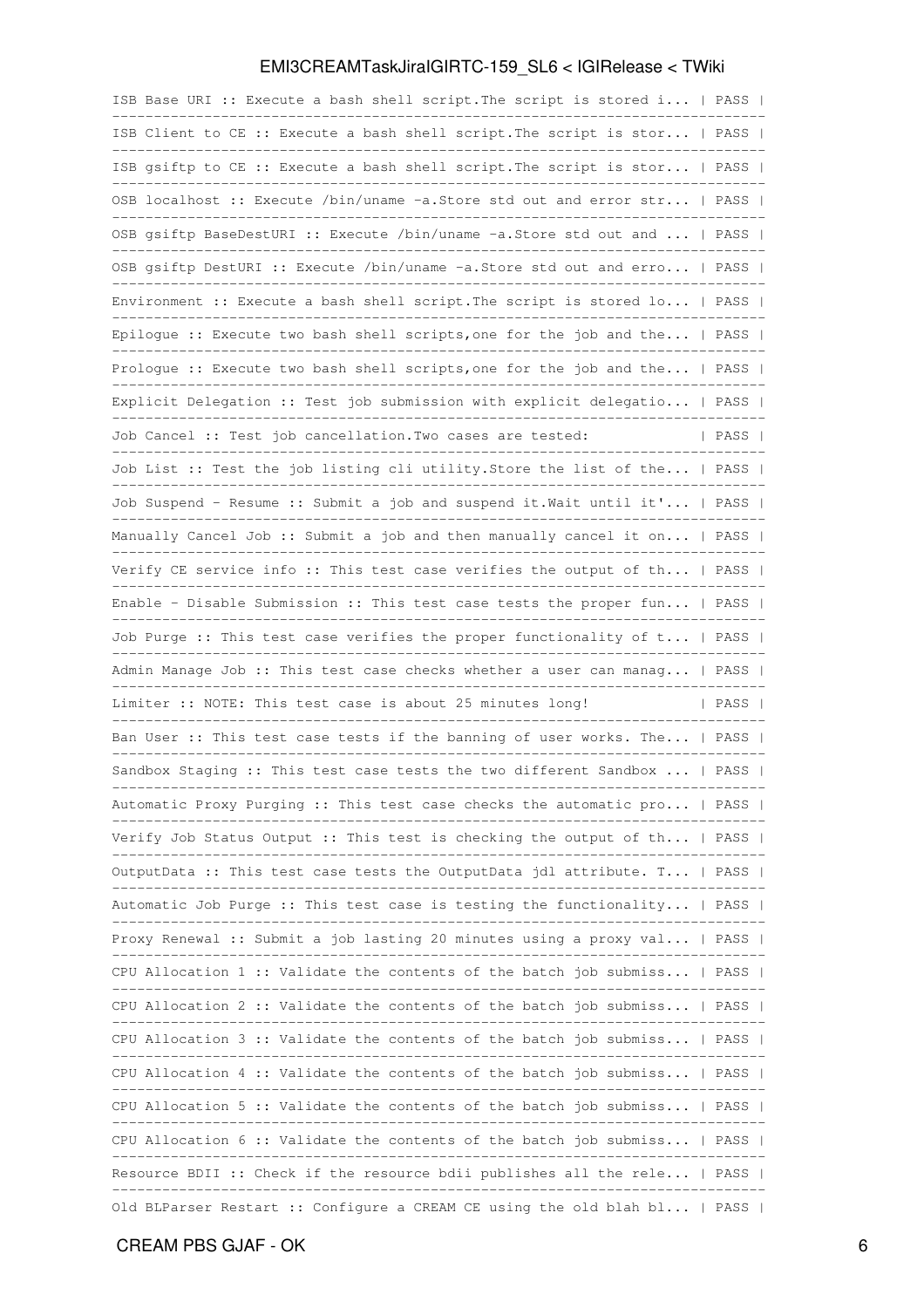```
------------------------------------------------------------------------------
Cream Test Suite :: This is the main testing module, needed for tes... | PASS |
37 critical tests, 37 passed, 0 failed
37 tests total, 37 passed, 0 failed
                                     ==============================================================================
Output: /home/traldi/output.xml
Log: /home/traldi/log.html
Report: /home/traldi/report.html
```
• Functionality testsuite [log](https://wiki-igi.cnaf.infn.it/twiki/pub/IGIRelease/EMI3CREAMTaskJiraIGIRTC-159_SL6/testsuitePBS_Argus_SL6.tgz)

## <span id="page-7-0"></span>**Regression tests**

#### <span id="page-7-1"></span>**Verification attached bugs for CREAM Torque**

<span id="page-7-2"></span>**[issue CREAM-111](https://issues.infn.it/jira/browse/CREAM-111)**

#### <span id="page-7-3"></span>**Verification attached bugs for CREAM (S)GE**

----------------------------------------

<span id="page-7-4"></span>**[issue CREAM-112](https://issues.infn.it/jira/browse/CREAM-112) FIXED**

Tested by Gonçalo Borges:

```
From: Gonçalo Borges <goncalo@lip.pt>
To: Cristina Aiftimiei <cristina.aiftimiei@pd.infn.it>
Cc: Alvaro Simon <asimon@cesga.es>, "cloud@lists.pd.infn.it" <cloud@lists.pd.infn.it>, egee-admin
Subject: Re: [cloud] Re: [Ge-support] testing new BLAH-SGE fix
Parts/Attachments:
  1 Shown ~128 lines Text (charset: ISO-8859-1)
```
[ This message was cryptographically signed but the signature could not be verified. ]

Hi Cristina...

I think this is a very straight forward change. It should be harmless since it represents the cor RAM memory between GLUE2 (where MainMemoryRAMSize is defined in MB) and the GE batch system (wher s\_vmem parameter is taken in bytes if no unit is expressed otherwise).

To test it, I have

```
1) installed glite-ce-blahp-1.20.3-1.x86_64 (only) from the i2g testing repo, reconfigured and su
with the following requirement:
   Requirements = (RegExp("ce02\.lip\.pt.*", other.GlueCEUniqueID) && other.GlueHostMainMemoryR
```
2) Checked that the proper JDL arguments were available in the tmp batch script used to due the m requirements and GE requirements:

```
 #!/bin/sh
     VirtualOrganisation='ops'
     GlueHostMainMemoryRAMSize_Min='2000'
GlueCEAccessControlBaseRule[0]='"/C=PT/O=LIPCA/O=LIP/OU=Lisboa/CN=Goncalo Borges"'
     GlueCEAccessControlBaseRule[1]='"VO:ops"'
     source /usr/libexec/sge_local_submit_attributes.sh
```
3) And checked that the proper GE arguments were passed to sge\_submit.sh, and were available in t

 \$ grep s\_vmem 41739 #\$ -l s\_vmem=2000M

The job succeed and did not abort:

#### Regression tests **7**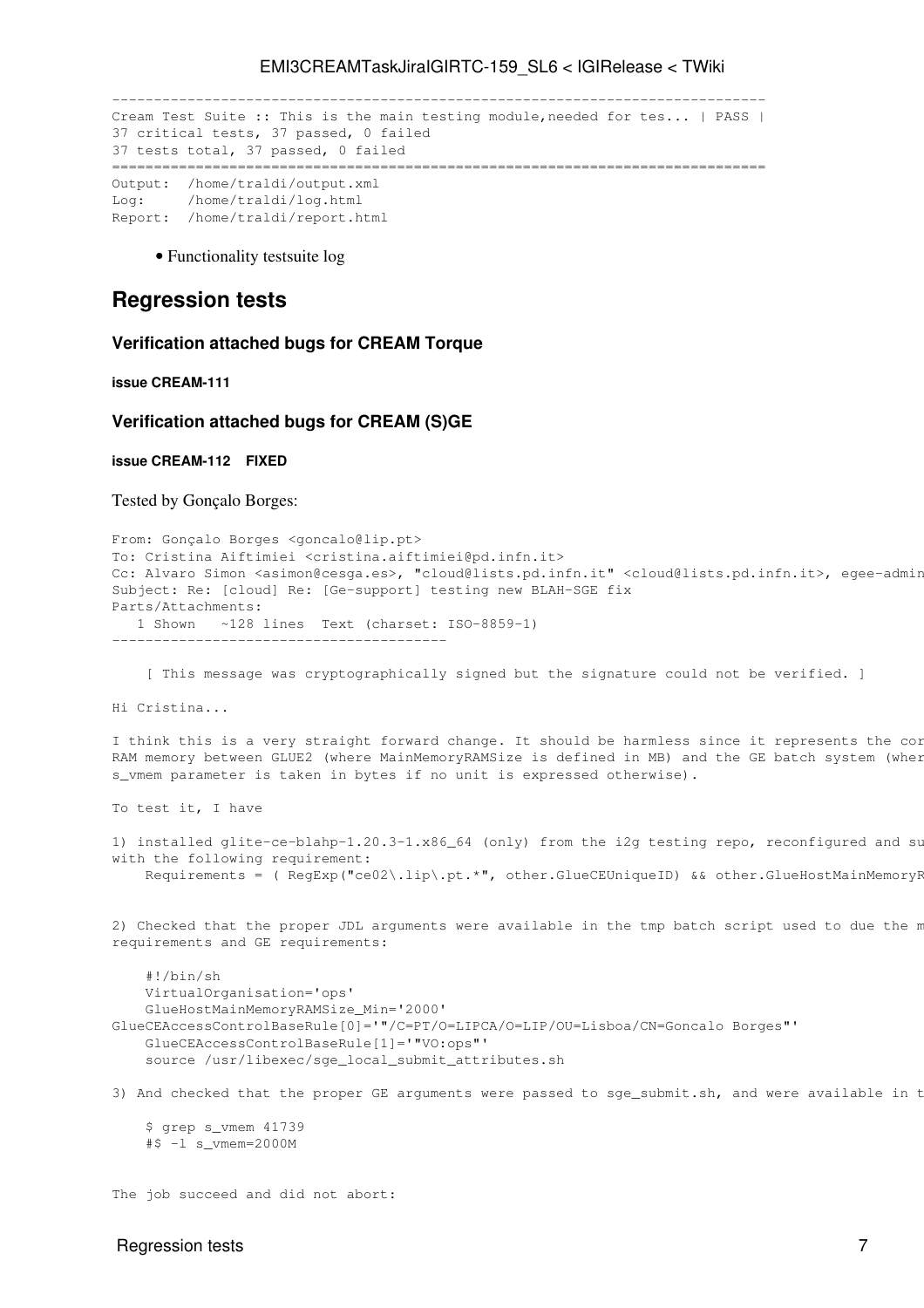\$ glite-wms-job-status https://wms01.ncg.ingrid.pt:9000/xsnbcSI0ZHxA7U2gU0YiGA ======================= glite-wms-job-status Success ===================== BOOKKEEPING INFORMATION: Status info for the Job : https://wms01.ncg.ingrid.pt:9000/xsnbcSI0ZHxA7U2gU0YiGA Current Status: Done(Success) Logged Reason(s): - job completed - Job Terminated Successfully Exit code: 0<br>Status Reason: Jo Job Terminated Successfully Destination: ce02.lip.pt:8443/cream-sge-opsgrid\_x86\_64 Destination: ceuz.iip.pt:8443/cream-sge-op<br>Submitted: Tue Oct 1 16:38:27 2013 WEST ==========================================================================

I think this is OK.

Cheers Goncalo

#### <span id="page-8-0"></span>**Verification attached bugs for CREAM LSF ARGUS**

#### <span id="page-8-1"></span>**[issue CREAM-111](https://issues.infn.it/jira/browse/CREAM-111) FIXED**

[bertocco@cert-24 tests]\$ /usr/bin/pybot issue\_CREAM\_111.html dn = /C=IT/O=INFN/OU=Personal Certificate/L=Padova/CN=Sara Bertocco/CN=proxy The files of this testsuite will be stored under: /tmp/tmpKMcOUG.cream\_testing/ ============================================================================== issue CREAM 111 :: Regression test of isuue CREAM-111 Wrong tokenization fo... ============================================================================== Set Log Level :: Set the log level used for the test suite. This c... | PASS | ----------------------------------------------------------------------------- issue\_CREAM\_11 | PASS | PASS | ----------------------------------------------------------------------------- issue CREAM 111 :: Regression test of isuue CREAM-111 Wrong tokeni... | PASS | 2 critical tests, 2 passed, 0 failed 2 tests total, 2 passed, 0 failed ============================================================================== Output: /home/bertocco/dev/cream\_blah\_testsuites/cream\_regression\_testsuite/tests/output.xml Log: /home/bertocco/dev/cream\_blah\_testsuites/cream\_regression\_testsuite/tests/log.html Report: /home/bertocco/dev/cream\_blah\_testsuites/cream\_regression\_testsuite/tests/report.html

#### $\bullet$  [log](https://wiki-igi.cnaf.infn.it/twiki/pub/IGIRelease/EMI3CREAMTaskJiraIGIRTC-159_SL6/issue_cream_111.html.log)

#### <span id="page-8-2"></span>**Verification old bugs for CREAM LSF ARGUS - OK**

```
[bertocco@cert-24 tests]$ /usr/bin/pybot bug_*.html
==============================================================================
Bug 59871 & Bug 81561 & Bug 83238 & Bug 83338 & Bug 83592 & Bug 83593 & Bug...
==============================================================================
 dn = /C=IT/O=INFN/OU=Personal Certificate/L=Padova/CN=Sara Bertocco/CN=proxy
The files of this testsuite will be stored under: /tmp/tmpOd8K_5.cream_testing/
Bug 59871 & Bug 81561 & Bug 83238 & Bug 83338 & Bug 83592 & Bug 83593 & Bug...
==============================================================================
Set Log Level :: Set the log level used for the test suite. This c... | PASS |
            ------------------------------------------------------------------------------
bug_59871 | PASS |
          ------------------------------------------------------------------------------
Teardown | PASS | PASS | PASS | PASS | PASS | PASS | PASS | PASS | PASS | PASS | PASS | PASS | PASS | PASS | PASS | PASS | PASS | PASS | PASS | PASS | PASS | PASS | PASS | PASS | PASS | PASS | PASS | PASS | PASS | PASS | P
------------------------------------------------------------------------------
Bug 59871 & Bug 81561 & Bug 83238 & Bug 83338 & Bug 83592 & Bug 83... | PASS |
3 critical tests, 3 passed, 0 failed
3 tests total, 3 passed, 0 failed
==============================================================================
Bug 59871 & Bug 81561 & Bug 83238 & Bug 83338 & Bug 83592 & Bug 83593 & Bug...
```
==============================================================================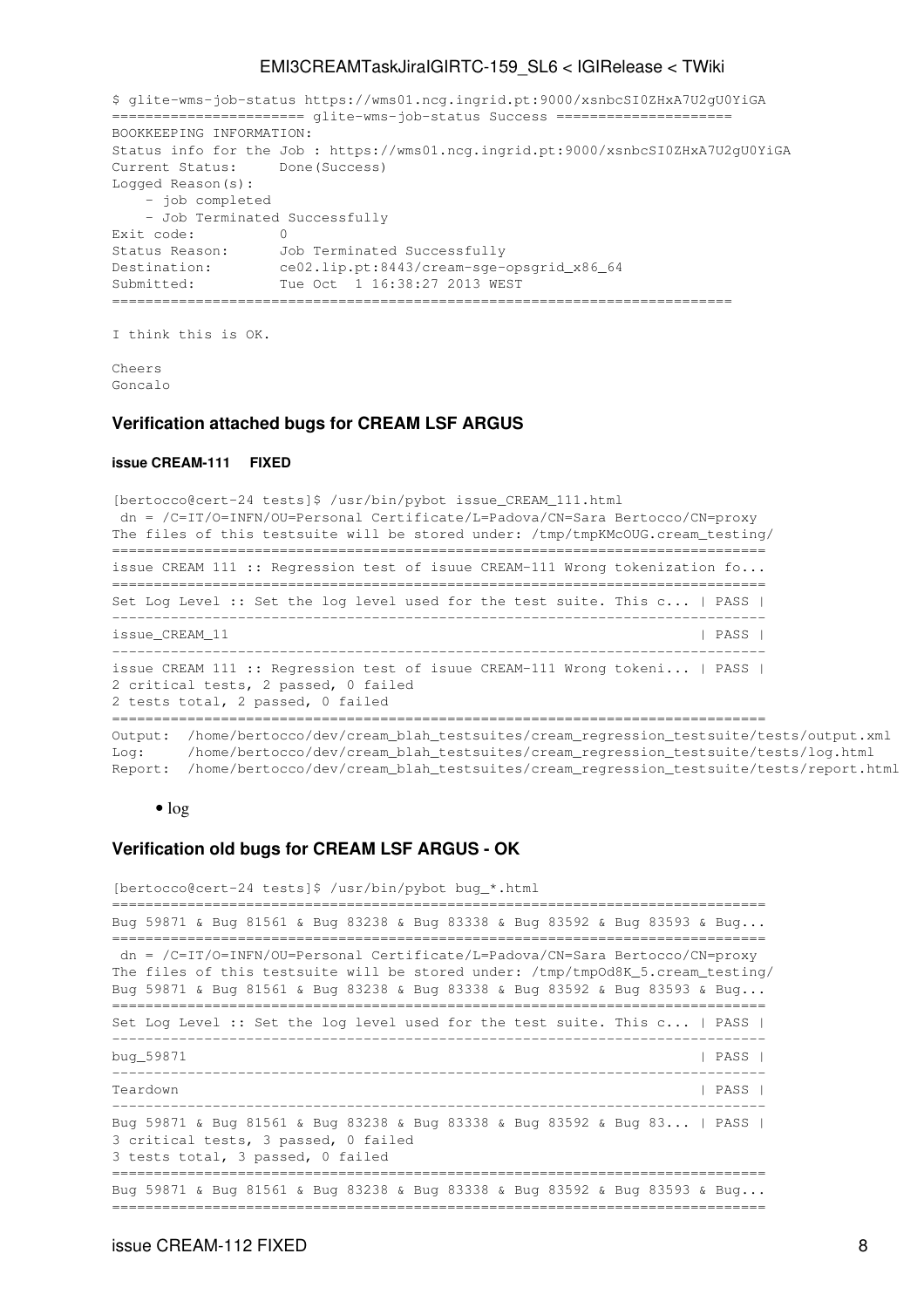Set Log Level :: Set the log level used for the test suite. This c... | PASS | ----------------------------------------------------------------------------- bug\_81561 | PASS | ------------------------------------------------------------------------------ Bug 59871 & Bug 81561 & Bug 83238 & Bug 83338 & Bug 83592 & Bug 83... | PASS | 2 critical tests, 2 passed, 0 failed 2 tests total, 2 passed, 0 failed ============================================================================== Bug 59871 & Bug 81561 & Bug 83238 & Bug 83338 & Bug 83592 & Bug 83593 & Bug... ============================================================================== Set Log Level :: Set the log level used for the test suite. This c... | PASS | ------------------------------------------------------------------------------ Check Executables :: Check whether the needed executables for the ... | PASS | ----------------------------------------------------------------------------- bug\_83238 | PASS | PASS | PASS | PASS | PASS | PASS | PASS | PASS | PASS | PASS | PASS | PASS | PASS | PASS | PASS | PASS | PASS | PASS | PASS | PASS | PASS | PASS | PASS | PASS | PASS | PASS | PASS | PASS | PASS | PASS | ------------------------------------------------------------------------------ Bug 59871 & Bug 81561 & Bug 83238 & Bug 83338 & Bug 83592 & Bug 83... | PASS | 3 critical tests, 3 passed, 0 failed 3 tests total, 3 passed, 0 failed ============================================================================== Bug 59871 & Bug 81561 & Bug 83238 & Bug 83338 & Bug 83592 & Bug 83593 & Bug... ============================================================================== Set Log Level :: Set the log level used for the test suite. This c... | PASS | ------------------------------------------------------------------------------ Check Executables :: Check whether the needed executables for the ... | PASS | -----------------------------------------------------------------------------  $b u q$   $B$  3338  $\vert$  PASS  $\vert$ ------------------------------------------------------------------------------ Bug 59871 & Bug 81561 & Bug 83238 & Bug 83338 & Bug 83592 & Bug 83... | PASS | 3 critical tests, 3 passed, 0 failed 3 tests total, 3 passed, 0 failed ============================================================================== Bug 59871 & Bug 81561 & Bug 83238 & Bug 83338 & Bug 83592 & Bug 83593 & Bug... ============================================================================== Set Log Level :: Set the log level used for the test suite. This c... | PASS | ------------------------------------------------------------------------------ Check Executables :: Check whether the needed executables for the ... | PASS | ----------------------------------------------------------------------------- bug\_83592 | PASS | PASS | PASS | PASS | PASS | PASS | PASS | PASS | PASS | PASS | PASS | PASS | PASS | PASS | PASS | PASS | PASS | PASS | PASS | PASS | PASS | PASS | PASS | PASS | PASS | PASS | PASS | PASS | PASS | PASS | ------------------------------------------------------------------------------ Bug 59871 & Bug 81561 & Bug 83238 & Bug 83338 & Bug 83592 & Bug 83... | PASS | 3 critical tests, 3 passed, 0 failed 3 tests total, 3 passed, 0 failed ============================================================================== Bug 59871 & Bug 81561 & Bug 83238 & Bug 83338 & Bug 83592 & Bug 83593 & Bug... ============================================================================== Set Log Level :: Set the log level used for the test suite. This c... | PASS | ------------------------------------------------------------------------------ Check Executables :: Check whether the needed executables for the ... | PASS | ----------------------------------------------------------------------------- bug\_83593 | PASS | ------------------------------------------------------------------------------ Bug 59871 & Bug 81561 & Bug 83238 & Bug 83338 & Bug 83592 & Bug 83... | PASS | 3 critical tests, 3 passed, 0 failed 3 tests total, 3 passed, 0 failed ============================================================================== Bug 59871 & Bug 81561 & Bug 83238 & Bug 83338 & Bug 83592 & Bug 83593 & Bug... ============================================================================== bug\_83749 | PASS | ------------------------------------------------------------------------------ Bug 59871 & Bug 81561 & Bug 83238 & Bug 83338 & Bug 83592 & Bug 83... | PASS | 1 critical test, 1 passed, 0 failed 1 test total, 1 passed, 0 failed ============================================================================== Bug 59871 & Bug 81561 & Bug 83238 & Bug 83338 & Bug 83592 & Bug 83593 & Bug... ============================================================================== Set Log Level :: Set the log level used for the test suite. This c... | PASS |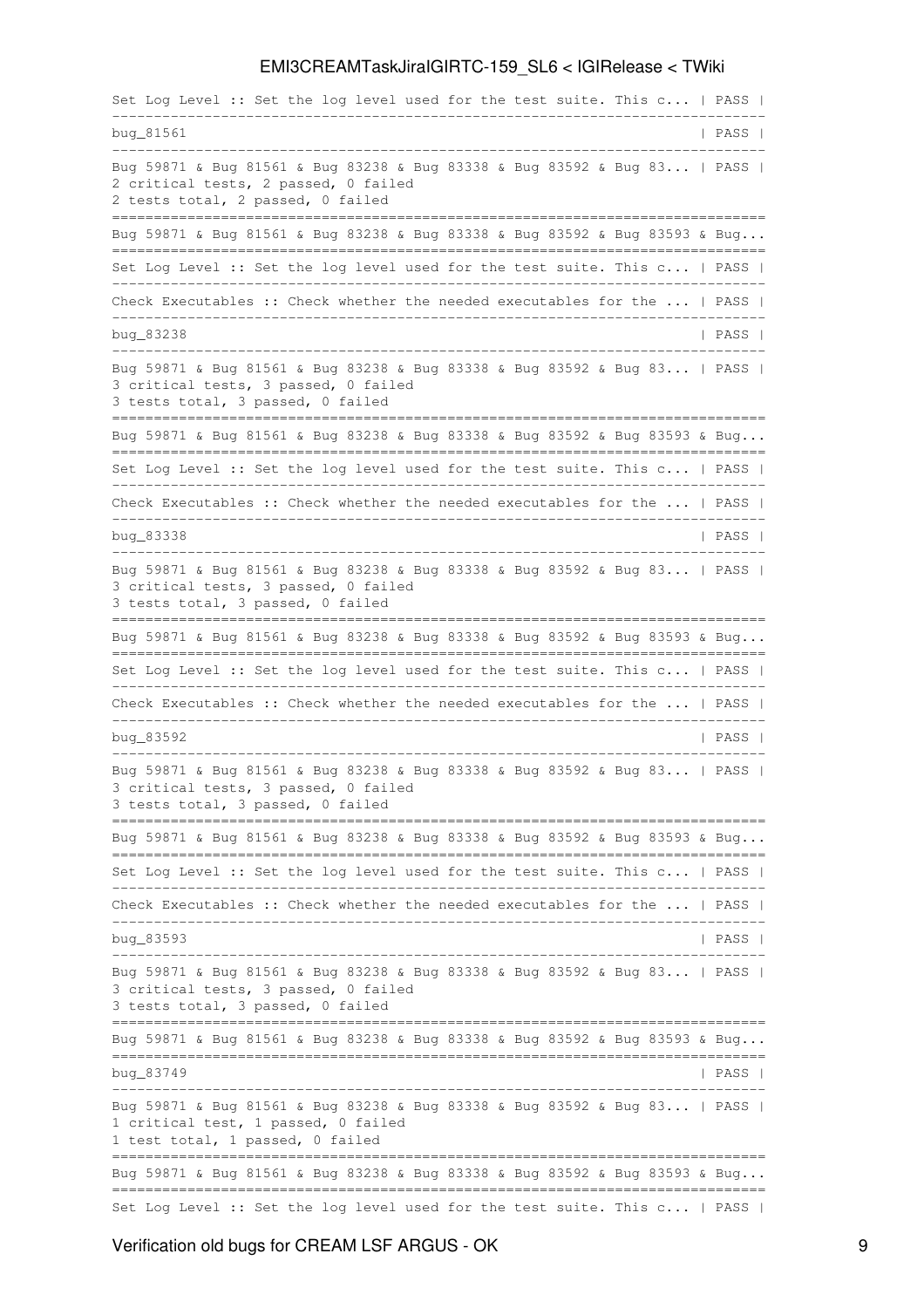-----------------------------------------------------------------------------  $b u q_84374$  PASS | ------------------------------------------------------------------------------ Bug 59871 & Bug 81561 & Bug 83238 & Bug 83338 & Bug 83592 & Bug 83... | PASS | 2 critical tests, 2 passed, 0 failed 2 tests total, 2 passed, 0 failed ============================================================================== Bug 59871 & Bug 81561 & Bug 83238 & Bug 83338 & Bug 83592 & Bug 83593 & Bug... ============================================================================== Set Log Level :: Set the log level used for the test suite. This c... | PASS | ----------------------------------------------------------------------------- bug\_86191 | PASS | PASS | PASS | PASS | PASS | PASS | PASS | PASS | PASS | PASS | PASS | PASS | PASS | PASS | PASS | PASS | PASS | PASS | PASS | PASS | PASS | PASS | PASS | PASS | PASS | PASS | PASS | PASS | PASS | PASS | ------------------------------------------------------------------------------ Bug 59871 & Bug 81561 & Bug 83238 & Bug 83338 & Bug 83592 & Bug 83... | PASS | 2 critical tests, 2 passed, 0 failed 2 tests total, 2 passed, 0 failed ============================================================================== Bug 59871 & Bug 81561 & Bug 83238 & Bug 83338 & Bug 83592 & Bug 83593 & Bug... ============================================================================== Set Log Level :: Set the log level used for the test suite. This c... | PASS | ----------------------------------------------------------------------------- bug\_87361 | PASS | PASS | PASS | PASS | PASS | PASS | PASS | PASS | PASS | PASS | PASS | PASS | PASS | PASS | PASS | PASS | PASS | PASS | PASS | PASS | PASS | PASS | PASS | PASS | PASS | PASS | PASS | PASS | PASS | PASS | ------------------------------------------------------------------------------ Bug 59871 & Bug 81561 & Bug 83238 & Bug 83338 & Bug 83592 & Bug 83... | PASS | 2 critical tests, 2 passed, 0 failed 2 tests total, 2 passed, 0 failed ============================================================================== Bug 59871 & Bug 81561 & Bug 83238 & Bug 83338 & Bug 83592 & Bug 83593 & Bug... ============================================================================== Set Log Level :: Set the log level used for the test suite. This c... | PASS | ----------------------------------------------------------------------------- bug\_87492 | PASS | ------------------------------------------------------------------------------ Bug 59871 & Bug 81561 & Bug 83238 & Bug 83338 & Bug 83592 & Bug 83... | PASS | 2 critical tests, 2 passed, 0 failed 2 tests total, 2 passed, 0 failed ============================================================================== Bug 59871 & Bug 81561 & Bug 83238 & Bug 83338 & Bug 83592 & Bug 83593 & Bug... ============================================================================== Set Log Level :: Set the log level used for the test suite. This c... | PASS | ----------------------------------------------------------------------------- bug\_89489 | PASS | PASS | PASS | PASS | PASS | PASS | PASS | PASS | PASS | PASS | PASS | PASS | PASS | PASS | PASS | PASS | PASS | PASS | PASS | PASS | PASS | PASS | PASS | PASS | PASS | PASS | PASS | PASS | PASS | PASS | ------------------------------------------------------------------------------ Bug 59871 & Bug 81561 & Bug 83238 & Bug 83338 & Bug 83592 & Bug 83... | PASS | 2 critical tests, 2 passed, 0 failed 2 tests total, 2 passed, 0 failed ============================================================================== Bug 59871 & Bug 81561 & Bug 83238 & Bug 83338 & Bug 83592 & Bug 83593 & Bug... ============================================================================== Set Log Level :: Set the log level used for the test suite. This c... | PASS | ----------------------------------------------------------------------------- bug\_95356 | PASS | PASS | PASS | PASS | PASS | PASS | PASS | PASS | PASS | PASS | PASS | PASS | PASS | PASS | PASS | PASS | PASS | PASS | PASS | PASS | PASS | PASS | PASS | PASS | PASS | PASS | PASS | PASS | PASS | PASS | ------------------------------------------------------------------------------ Bug 59871 & Bug 81561 & Bug 83238 & Bug 83338 & Bug 83592 & Bug 83... | PASS | 2 critical tests, 2 passed, 0 failed 2 tests total, 2 passed, 0 failed ============================================================================== Bug 59871 & Bug 81561 & Bug 83238 & Bug 83338 & Bug 83592 & Bug 83593 & Bug... ============================================================================== Set Log Level :: Set the log level used for the test suite. This c... | PASS | ------------------------------------------------------------------------------ Check Executables :: Check whether the needed executables for the ... | PASS | ----------------------------------------------------------------------------- bug\_95552 | PASS | PASS | PASS | PASS | PASS | PASS | PASS | PASS | PASS | PASS | PASS | PASS | PASS | PASS | PASS | PASS | PASS | PASS | PASS | PASS | PASS | PASS | PASS | PASS | PASS | PASS | PASS | PASS | PASS | PASS | ------------------------------------------------------------------------------ Bug 59871 & Bug 81561 & Bug 83238 & Bug 83338 & Bug 83592 & Bug 83... | PASS | 3 critical tests, 3 passed, 0 failed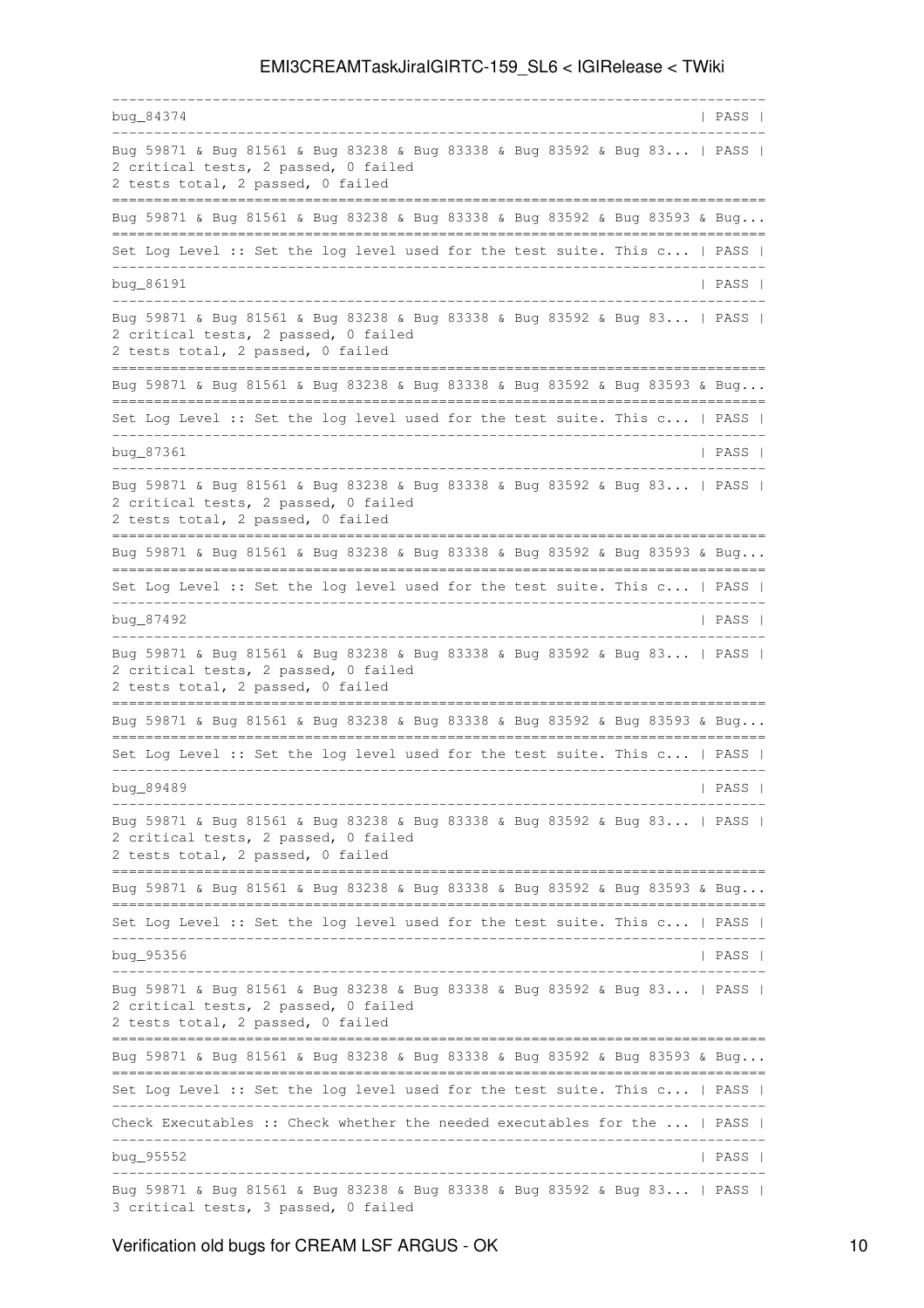3 tests total, 3 passed, 0 failed ============================================================================== Bug 59871 & Bug 81561 & Bug 83238 & Bug 83338 & Bug 83592 & Bug 83593 & Bug... ============================================================================== Set Log Level :: Set the log level used for the test suite. This c... | PASS | ----------------------------------------------------------------------------- bug\_96512 | PASS | PASS | PASS | PASS | PASS | PASS | PASS | PASS | PASS | PASS | PASS | PASS | PASS | PASS | PASS | PASS | PASS | PASS | PASS | PASS | PASS | PASS | PASS | PASS | PASS | PASS | PASS | PASS | PASS | PASS | ------------------------------------------------------------------------------ Bug 59871 & Bug 81561 & Bug 83238 & Bug 83338 & Bug 83592 & Bug 83... | PASS | 2 critical tests, 2 passed, 0 failed 2 tests total, 2 passed, 0 failed ============================================================================== Bug 59871 & Bug 81561 & Bug 83238 & Bug 83338 & Bug 83592 & Bug 83593 & Bug... ============================================================================== Set Log Level :: Set the log level used for the test suite. This c... | PASS | ------------------------------------------------------------------------------ Check Executables :: Check whether the needed executables for the ... | PASS | ----------------------------------------------------------------------------- bug\_99072 | PASS | ------------------------------------------------------------------------------ Bug 59871 & Bug 81561 & Bug 83238 & Bug 83338 & Bug 83592 & Bug 83... | PASS | 3 critical tests, 3 passed, 0 failed 3 tests total, 3 passed, 0 failed ============================================================================== Bug 59871 & Bug 81561 & Bug 83238 & Bug 83338 & Bug 83592 & Bug 83... | PASS | 38 critical tests, 38 passed, 0 failed 38 tests total, 38 passed, 0 failed ============================================================================== Output: /home/bertocco/dev/cream\_blah\_testsuites/cream\_regression\_testsuite/tests/output.xml Log: /home/bertocco/dev/cream\_blah\_testsuites/cream\_regression\_testsuite/tests/log.html Report: /home/bertocco/dev/cream\_blah\_testsuites/cream\_regression\_testsuite/tests/report.html

#### $\bullet$  [log](https://wiki-igi.cnaf.infn.it/twiki/pub/IGIRelease/EMI3CREAMTaskJiraIGIRTC-159_SL6/regression_cream_emi3_sl6_lsf_argus.html.log)

[bertocco@cream-12 tests]\$ /usr/bin/pybot bug\_97441.html Command's output printed. dn = /C=IT/O=INFN/OU=Personal Certificate/L=Padova/CN=Paolo Andreetto/CN=proxy The files of this testsuite will be stored under: /tmp/tmpMmpzfo.cream\_testing/ ============================================================================== Bug 97441 :: Regression test of bug #83338 endpointType (in GLUE2ServiceCom... ============================================================================== Set Log Level :: Set the log level used for the test suite. This c... | PASS | ------------------------------------------------------------------------------ Check Executables :: Check whether the needed executables for the ... | PASS | ----------------------------------------------------------------------------- bug\_97441 | PASS | ------------------------------------------------------------------------------ Bug 97441 :: Regression test of bug #83338 endpointType (in GLUE2S... | PASS | 3 critical tests, 3 passed, 0 failed 3 tests total, 3 passed, 0 failed ==============================================================================

#### • [log](https://wiki-igi.cnaf.infn.it/twiki/pub/IGIRelease/EMI3CREAMTaskJiraIGIRTC-159_SL6/bug97441_cream_emi3_sl6_lsf_argus.html.log)

## <span id="page-11-0"></span>**Standard conformance tests**

#### <span id="page-11-1"></span>**Glue 1 Compliance LSF - WARNING**

glue-validator -t glue1 -h cert-41.pd.infn.it -p 2170 -b o=grid •

[log](https://wiki-igi.cnaf.infn.it/twiki/pub/IGIRelease/EMI3CREAMTaskJiraIGIRTC-159_SL6/glue1_cream_emi3_sl6_lsf.log)